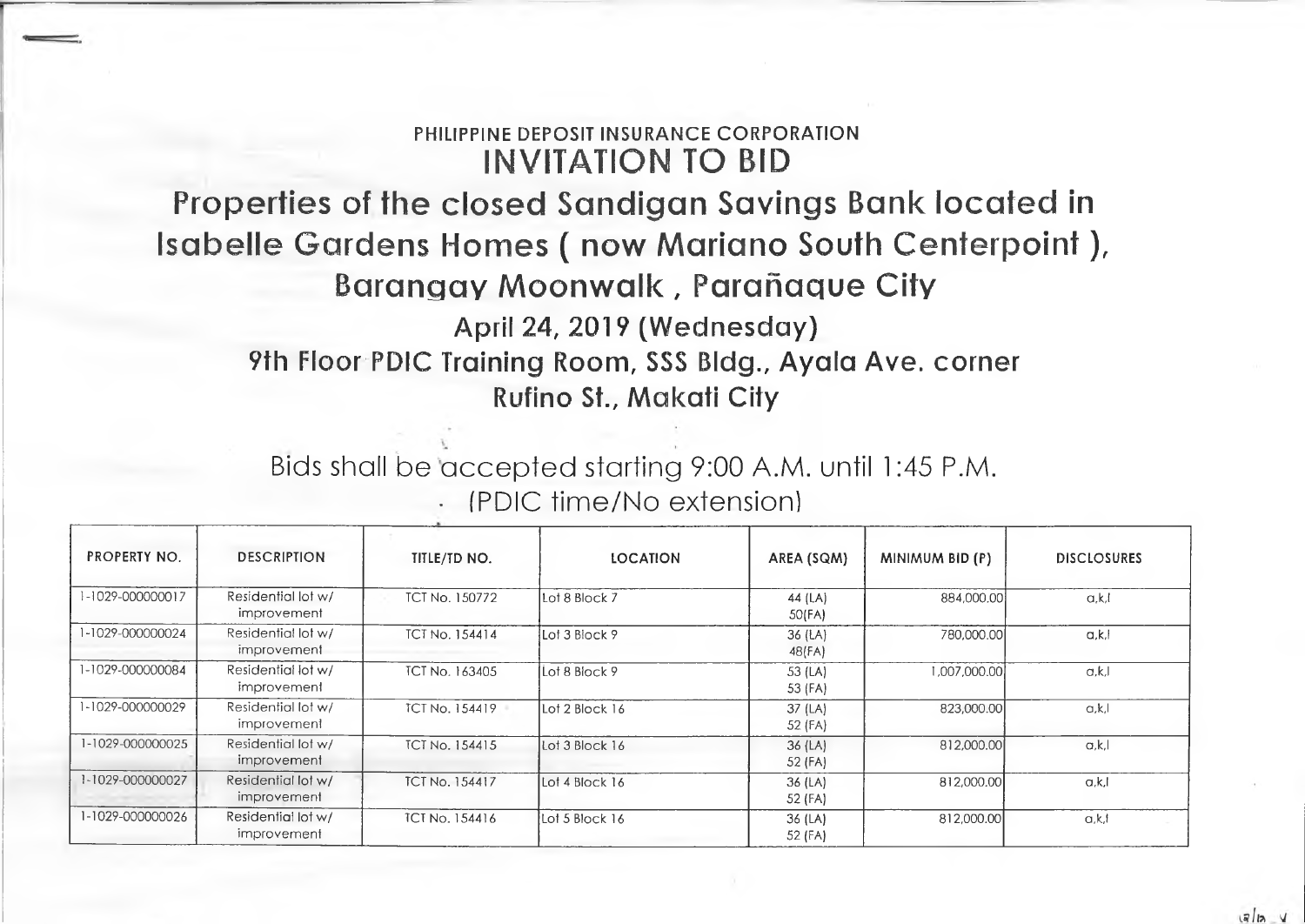| PROPERTY NO.            | <b>DESCRIPTION</b>                | TITLE/TD NO.          | <b>LOCATION</b> | AREA (SQM)           | MINIMUM BID (P) | <b>DISCLOSURES</b> |
|-------------------------|-----------------------------------|-----------------------|-----------------|----------------------|-----------------|--------------------|
| 1-1029-000000041        | Residential lot w/<br>improvement | <b>TCT No. 154431</b> | Lot 6 Block 16  | 36 (LA)<br>52 (FA)   | 812,000.00      | a, k, l            |
| 1-1029-000000034        | Residential lot w/<br>improvement | <b>TCT No. 154424</b> | Lot 7 Block 16  | $36$ (LA)<br>52 (FA) | 812,000.00      | a, k, l            |
| 1-1029-000000035        | Residential lot w/<br>improvement | <b>TCT No. 154425</b> | Lot 8 Block 16  | 36 (LA)<br>52 (FA)   | 812,000.00      | a,k,l              |
| 1-1029-000000036        | Residential lot w/<br>improvement | <b>TCT No. 154426</b> | Lot 9 Block 16  | 36 (LA)<br>52 (FA)   | 812,000.00      | a, k, l            |
| 1-1029-000000040        | Residential lot w/<br>improvement | <b>TCT No. 154430</b> | Lot 10 Block 16 | 36 (LA)<br>52 (FA)   | 812,000.00      | a,k,l              |
| 1-1029-000000039        | Residential lot w/<br>improvement | <b>TCT No. 154429</b> | Lot 11 Block 16 | 36 (LA)<br>52 (FA)   | 812,000.00      | a, k, l            |
| 1-1029-000000038        | Residential lot w/<br>improvement | <b>TCT No. 154428</b> | Lot 12 Block 16 | $46$ (LA)<br>68 (FA) | 1,050,000.00    | a, k, l            |
| 1-1029-000000037        | Residential lot w/<br>improvement | <b>TCT No. 154427</b> | Lot 13 Block 16 | 44 $(LA)$<br>50 (FA) | 884,000.00      | a,k,l              |
| 1-1029-000000028        | Residential lot w/<br>improvement | <b>TCT No. 154418</b> | Lot 14 Block 16 | 36(LA)<br>18 (FA)    | 540,000.00      | $\alpha, k, l$     |
| 1-1029-000000031        | Residential lot w/<br>improvement | <b>TCT No. 154421</b> | Lot 15 Block 16 | 36 (LA)<br>50 (FA)   | 796,000.00      | a,k,l              |
| 1-1029-000000032        | Residential lot w/<br>improvement | <b>TCT No. 154422</b> | Lot 16 Block 16 | 36(LA)<br>18 (FA)    | 540,000.00      | $\overline{a,k}$   |
| 1-1029-000000042        | Residential lot w/<br>improvement | <b>TCT No. 154432</b> | Lot 17 Block 16 | 36 (LA)<br>18 (FA)   | 540,000.00      | a,k,l              |
| 1-1029-000000033        | Residential lot w/<br>improvement | <b>TCT No. 154423</b> | Lot 18 Block 16 | 36 (LA)<br>50 (FA)   | 796,000.00      | a,k,l              |
| 1-1029-000000009        | Residential lot w/<br>improvement | <b>TCT No. 129944</b> | Lot 19 Block 16 | 36 (LA)<br>50 (FA)   | 796,000.00      | b, k, l            |
| $1 - 1029 - 0000000010$ | Residential lot w/<br>improvement | <b>ICT No. 129945</b> | Lot 20 Block 16 | 36(LA)<br>50 (FA)    | 796,000.00      | b,k,l              |
| 1-1029-000000011        | Residential lot w/<br>improvement | <b>TCT No. 129946</b> | Lot 21 Block 16 | $36$ (LA)<br>50 (FA) | 796,000.00      | b,k,               |
| 1-1029-000000012        | Residential lot w/<br>improvement | <b>TCT No. 129947</b> | Lot 22 Block 16 | 36 (LA)<br>50 (FA)   | 796,000.00      | b,k,l              |
| 1-1029-000000013        | Residential lot w/<br>improvement | <b>TCT No. 129948</b> | Lot 23 Block 16 | 36 (LA)<br>50 (FA)   | 796,000.00      | b,k,l              |
| 1-1029-000000014        | Vacant residential lot            | <b>TCT No. 129950</b> | Lot 24 Block 16 | 55 (LA)              | 605,000.00      | b.k.l              |